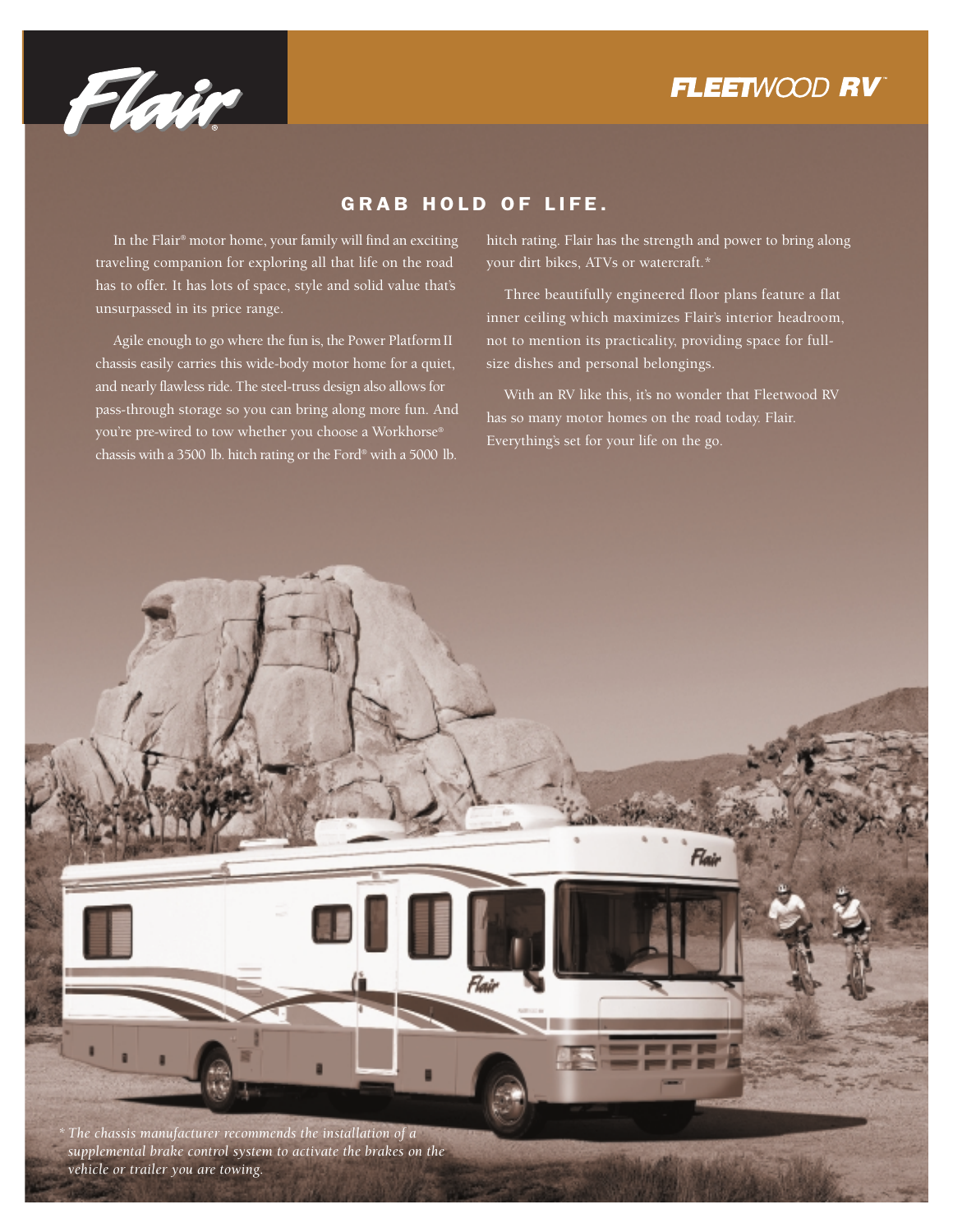

### FEATURES

Our engineering may set us apart from the rest, but the things you'll notice most when you and your family take a trip, are the top-of-the-line features. Here are but a few of the items that make life on the road with Flair memorable.



*Convenient passenger-side storage rack holds magazines or books.* 



*Flair's solid wood, spacious passenger overhead storage shelves measure from 30" to 37-7/8" wide and 7-1/2" to 7-7/8" deep.*



*An optional electronic climate control system, with dual A/C controls, enables a separate climate in the front and rear of the coach.*

Flaii



*Every Flair comes prewired for an optional Winegard ® satellite dish.*

Flair

**A coach-length, aluminum drip rail prevents discoloring of the sidewall. Fill Flair up on either side of the pump with a rear fuel-fill location, especially convenient when Carpeted storage compartments are non-corrosive to prevent rusting.**

**Practical, single die-cast metal paddle latches are flush-mounted for a luggage door system that's durable and easy-to-operate.**

**Anti-wicking process, on all of Flair's openings and windows, includes multiple seals for prevention of leaks and moisture buildup.**

**Our swing-down engine access door makes it easy to check Flair's fluid levels and electrical panel.**



**towing a vehicle.**

*Flair's standard 4.0kW ultra-quiet Onan ® generator provides 110V service and comes with a 3-year warranty. (Optional 5.5 kW generator shown.)*



*Uniquely suited to your needs on the road, integrated bedroom cabinetry features large dresser, optional TV, hamper and vanity.*



*Open the smooth, one-piece aluminum skin storage doors and take advantage of over 35-cubic feet of EZ-Store storage space.*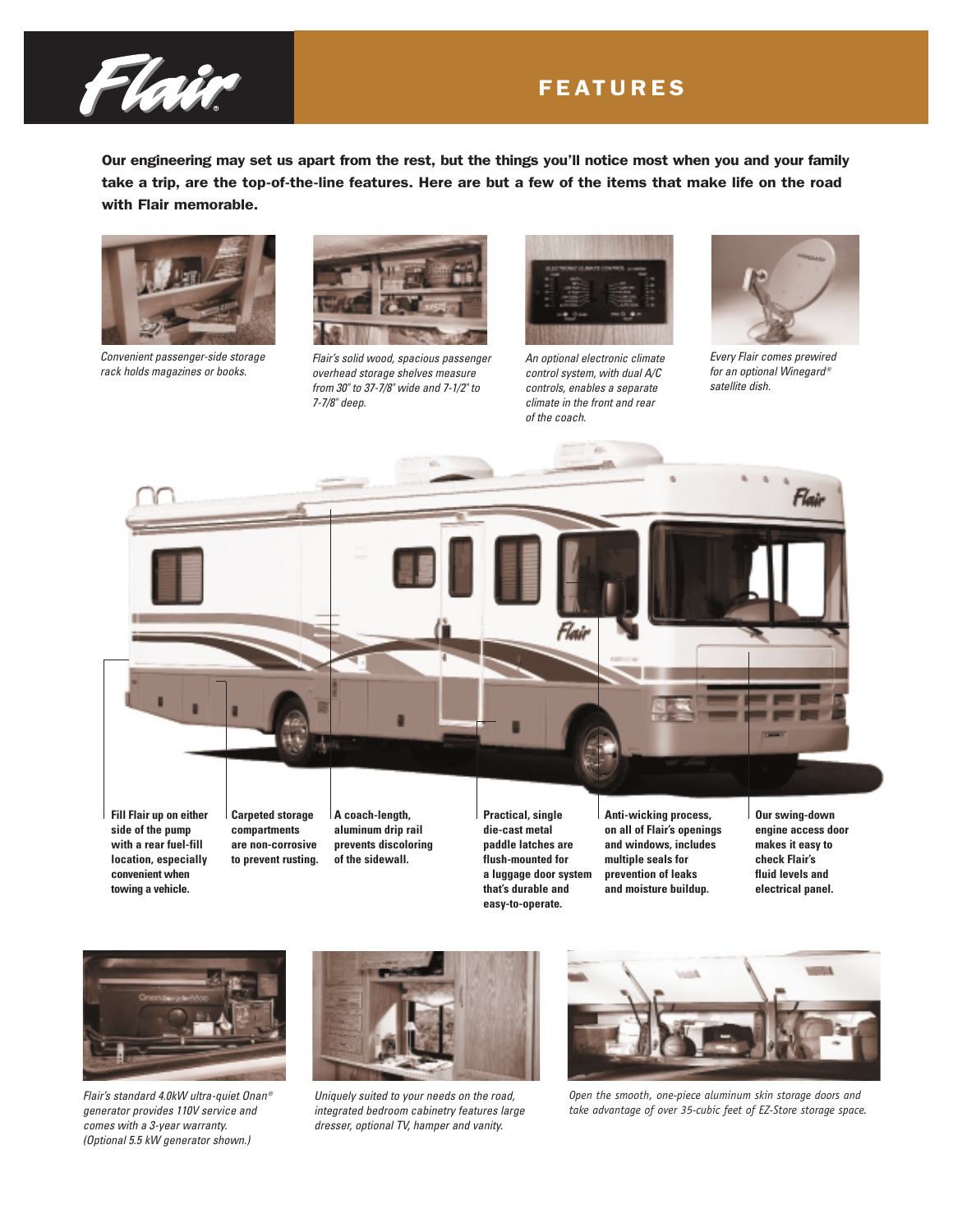

### SPECIFICATIONS

| <b>FORD® CHASSIS</b>               |                                             | <b>30H</b>                                           | 31A                                       | 33R          |
|------------------------------------|---------------------------------------------|------------------------------------------------------|-------------------------------------------|--------------|
| Engine LD                          |                                             | 6.8L                                                 | 6.8L                                      | 6.8L         |
| Wheelbase                          |                                             | 190"                                                 | 208"                                      | 208"         |
| GVWR lbs (1)                       |                                             | 18,000                                               | 20,500                                    | 20,500       |
| Front GAWR (lbs) (2)               |                                             | 7,000                                                | 7,000                                     | 7,000        |
| Rear GAWR (lbs) (2)                |                                             | 11,000                                               | 13,500                                    | 13,500       |
| Base Weight (lbs) (3)              |                                             | 14,300                                               | 15,370                                    | 15,180       |
| GCWR (lbs) (4)                     |                                             | 23,000                                               | 25,500                                    | 25,500       |
| Hitch Rating (lbs)*                |                                             | 5,000                                                | 5,000                                     | 5,000        |
| Tongue Weight (lbs)*               |                                             | 500                                                  | 500                                       | 500          |
| <b>Fuel Capacity (gal)</b>         |                                             | 75                                                   | 75                                        | 75           |
| <b>WORKHORSE® CHASSIS</b>          |                                             | <b>30H</b>                                           | 31A                                       | 33R          |
| Engine LD                          |                                             | 8.1L                                                 | N/A                                       | N/A          |
| Wheelbase                          |                                             | 190"                                                 | N/A                                       | N/A          |
| GVWR (lbs) (1)                     |                                             | 17,000                                               | N/A                                       | N/A          |
| Front GAWR (lbs) (2)               |                                             | 6,000                                                | N/A                                       | N/A          |
| Rear GAWR (lbs) (2)                |                                             | 11,000                                               | N/A                                       | N/A          |
| Base Weight (lbs) (3)              |                                             | 13,090                                               | N/A                                       | N/A          |
| GCWR (lbs) (4)                     |                                             | 20,500                                               | N/A                                       | N/A          |
| Hitch Rating (lbs)*                |                                             | 3,500                                                | N/A                                       | N/A          |
| Tongue Weight (lbs)*               |                                             | 350                                                  | N/A                                       | N/A          |
| <b>Fuel Capacity (gal)</b>         |                                             | 75                                                   | N/A                                       | N/A          |
| <b>DIMENSIONS</b>                  |                                             | <b>30H</b>                                           | 31A                                       | 33R          |
| Length (5)                         |                                             | 31'6''                                               | 32' 0"                                    | 34'0''       |
| Height (with A/C)                  |                                             | $11'$ $10"$                                          | $11'$ $10"$                               | $11'$ $10"$  |
| Width (maximum) (6)                |                                             | 102"                                                 | 102"                                      | 102"         |
| Interior Height (maximum)          |                                             | 79"                                                  | 79"                                       | 79"          |
| Interior Width (maximum)           |                                             | $96"$                                                | 96"                                       | $96^{\circ}$ |
| <b>LIQUID CAPACITIES (GALLONS)</b> |                                             | <b>30H</b>                                           | 31A                                       | 33R          |
| Fresh Water Holding Tank (gal)     |                                             | 75                                                   | 75                                        | $80\,$       |
| Grey Water Holding Tank (gal)      |                                             | 46                                                   | 65                                        | 50           |
| Black Water Holding Tank (gal)     |                                             | 50                                                   | 50                                        | 50           |
| Appliance LPG Tank (gal) (WC) (7)  |                                             | 25                                                   | 25                                        | 25           |
| Water Heater Tank (gal)            |                                             | 6                                                    | 6                                         | 6            |
| <b>Liquid Weight Reference</b>     | Water $(gal/ltrs) = (8.3 lbs/3.8 kgs)$      | Fuel (gal/ltrs) = $(6.1 \text{ lbs}/2.8 \text{ kg})$ | $LPG$ (gal/ltrs) = (4.5 lbs/2.0kgs)       |              |
| <b>Metric Conversion</b>           | Multiply pounds x 0.453 to obtain kilograms |                                                      | Multiply gallons x 3.785 to obtain liters |              |

*1. GVWR (Gross Vehicle Weight Rating): Means the maximum permissible loaded weight of the motor home. The GVWR is equal to or greater than the sum of the unloaded vehicle weight plus the net carrying capacity.*

*2. GAWR (Gross Axle Weight Rating): Means the maximum permissible loaded weight a specific axle is designed to carry.*

*3. BW (Base Weight): Means the estimated weight of the motor home without fuel, options, water, cargo or passengers.*

*4. GCWR (Gross Combined Weight Rating): Means the value specified by the motor home manufacturer as the maximum allowable loaded weight of this motor home with its towed vehicle. Towing and braking capacities may differ. Refer to Fleetwood and chassis manufacturer manuals for complete information.*

*5. Length taken from front bumper to rear bumper (excludes accessories).*

*6. Excludes safety equipment and awnings.*

*7. Tank Manufacturer's listed water capacity (WC). Actual LPG capacity is 80% of water listing as required by the safety code.*

*8. Add 4" for Workhorse® chassis.*

*N/A: Not available for this model.*

*\* The chassis manufacturer recommends the installation of a supplemental brake control system to activate the brakes on the vehicle or trailer you are towing.*

**IMPORTANT—PLEASE READ:** Product information, photography and illustrations included in this publication were as accurate as possible at the time of printing. For further product information and changes, please visit our website at www.fleetwoodrv.com or contact your local Fleetwood dealer. Prices, materials, design and specifications are subject to change without notice. All weights, fuel, liquid capacities and dimensions are approximate. Fleetwood has designed its recreational vehicles to provide a variety of uses for its customers. Each vehicle features optimal seating, sleeping, storage and fluid capacities. The user is responsible for selecting the proper combination of loads (i.e. occupants, equipment, fluids, cargo, etc.) to ensure that the vehicle's capacities are not exceeded.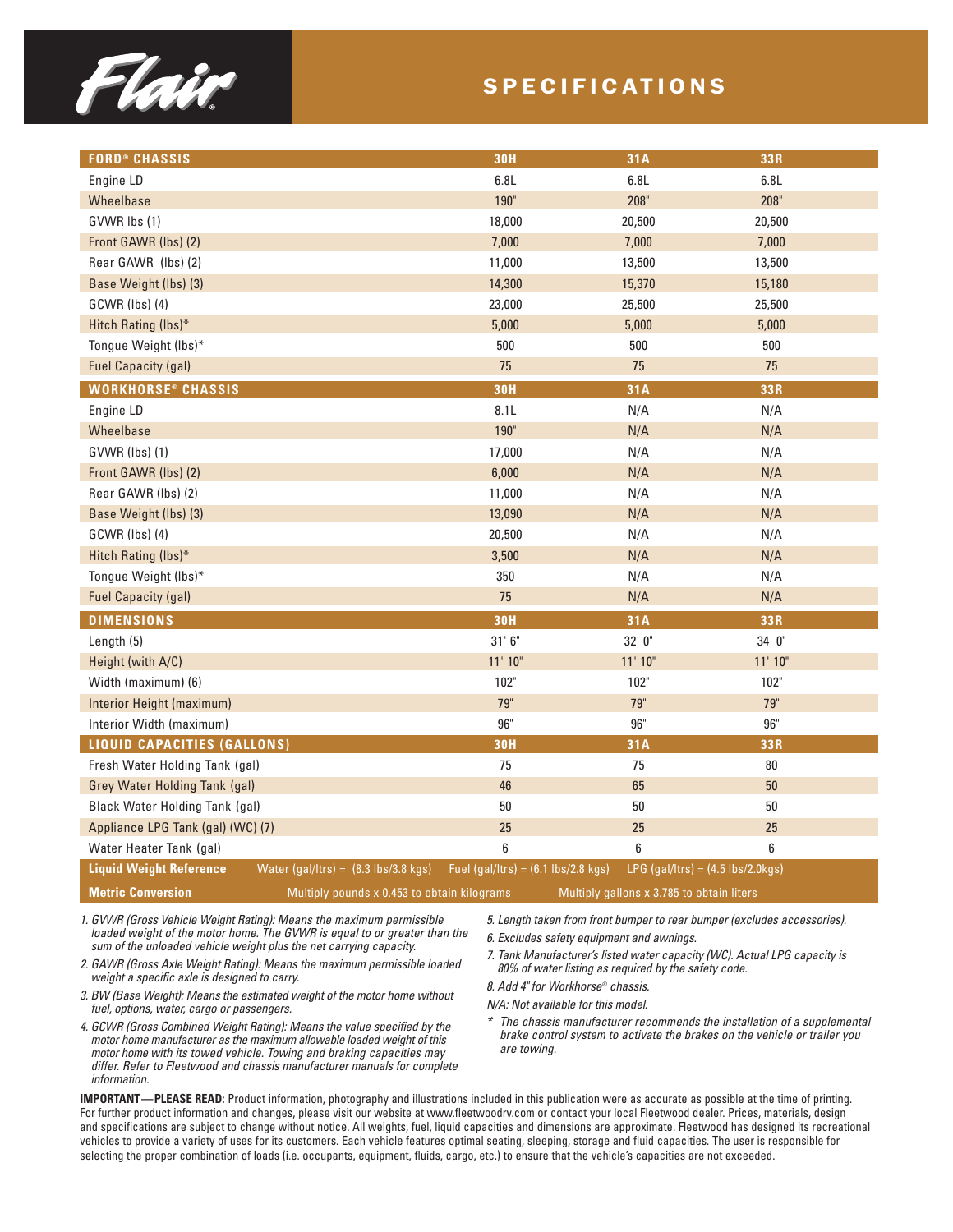

### FLOOR PLANS

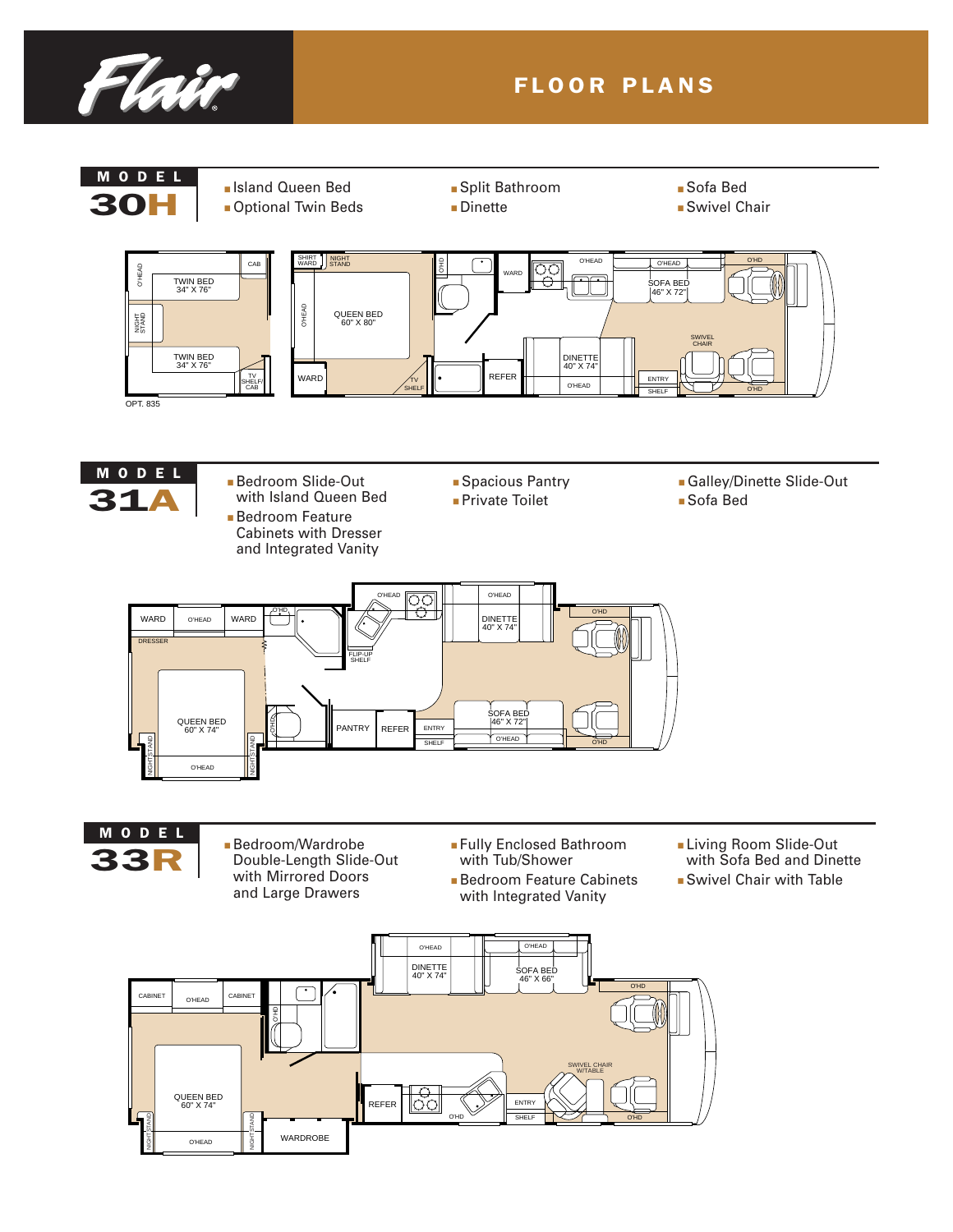### OPTIONS

## FLEETWOOD RV

| <b>APPLIANCES</b>                                                | <b>30H</b> | 31A        | 33R        |
|------------------------------------------------------------------|------------|------------|------------|
| Fan-Tastic <sup>®</sup> Power Roof Vent                          | 0PT        | 0PT        | 0PT        |
| 8-cu. ft. Dometic <sup>®</sup> Double-Door Refrigerator-AC/Gas   | 0PT        | 0PT        | <b>OPT</b> |
| <b>Compact Disc Player</b>                                       | 0PT        | 0PT        | 0PT        |
| Panasonic <sup>®</sup> VCR/VHS                                   | <b>OPT</b> | 0PT        | <b>OPT</b> |
| Winegard <sup>®</sup> Satellite Dish                             | 0PT        | 0PT        | 0PT        |
| <b>ELECTRICAL</b>                                                | <b>30H</b> | 31A        | 33R        |
| Electronic Climate Control w/Dual A/C w/5.5kW Generator Upgrade* | 0PT        | 0PT        | 0PT        |
| <b>EXTERIOR</b>                                                  | <b>30H</b> | 31A        | 33R        |
| Awning - USA                                                     | 0PT        | 0PT        | 0PT        |
| 4-pt. Manual Electric Levelers-Workhorse®                        | 0PT        | N/A        | N/A        |
| 4-pt. Manual Electric Levelers-Ford®                             | 0PT        | <b>STD</b> | <b>STD</b> |
| <b>Heated Remote Rear View Mirrors</b>                           | 0PT        | 0PT        | 0PT        |
| <b>Rear Vision Camera</b>                                        | 0PT        | 0PT        | 0PT        |
| <b>Dual Glazed Windows</b>                                       | 0PT        | OPT        | <b>OPT</b> |
|                                                                  |            |            |            |
| <b>EXTERIOR AUTOMOTIVE</b>                                       | <b>30H</b> | 31A        | 33R        |
| Workhorse <sup>®</sup> Chassis 8.1L Engine                       | 0PT        | N/A        | N/A        |
| Ford <sup>®</sup> Chassis 6.8L Engine                            | 0PT        | 0PT        | <b>OPT</b> |
| <b>INTERIOR</b>                                                  | <b>30H</b> | 31A        | 33R        |
| <b>Twin Beds</b>                                                 | 0PT        | N/A        | N/A        |
| Ultraleather <sup>™</sup> Driver/Passenger Seats                 | <b>OPT</b> | 0PT        | <b>OPT</b> |
| Solid Divider Doors                                              | <b>STD</b> | N/A        | <b>STD</b> |
| <b>SLIDE-OUT</b>                                                 | <b>30H</b> | 31A        | 33R        |
| Living Room-Dinette/Sofa                                         | N/A        | N/A        | <b>STD</b> |
| Galley-Galley/Dinette                                            | N/A        | <b>STD</b> | N/A        |
| Bedroom-Bed                                                      | N/A        | <b>STD</b> | N/A        |
| Bedroom-Bed/Wardrobe                                             | N/A        | N/A        | <b>STD</b> |

\*Recommended for extreme temperatures and high humidity conditions.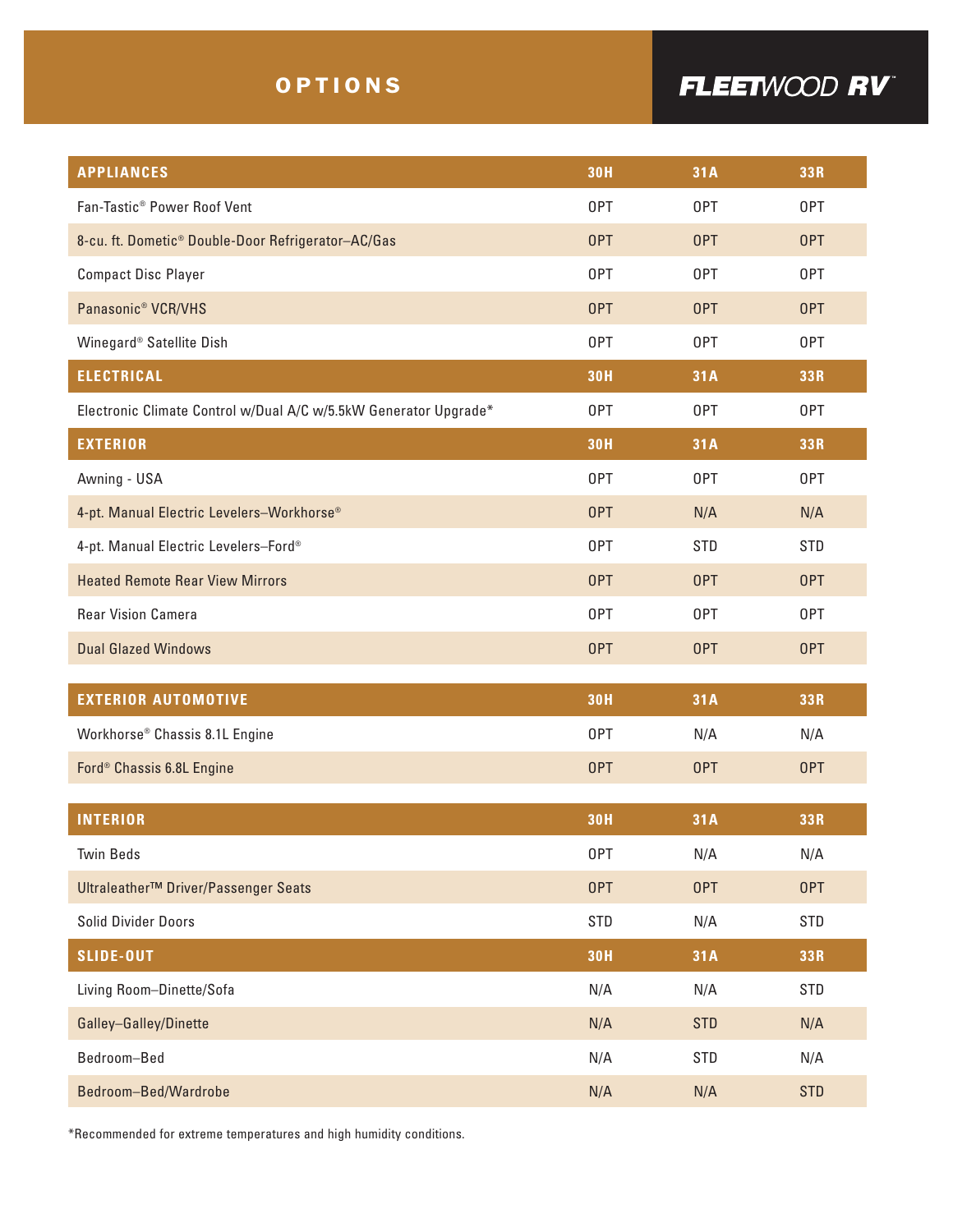### STANDARD FEATURES

### FLEETWOOD RV

### APPLIANCES

- 20" Panasonic® TV in Overhead
- Smoke Detector/Alarm
- LPG Leak Detector/Alarm
- CO Detector/Alarm
- Furnace 35M BTU
- 6-Gallon Quick Recovery Water Heater with D.S.I.
- 16" 3-Burner, High-Output Range with Oven
- Light/Power Range Hood & Monitor Panel
- Folding Range Cover
- Single, Front Area, A/C with Solar Panel
- Water Heater Bypass
- Marine Toilet
- 1-cu. ft. Microwave with Electric Touch Pad
- 6-cu. ft. Dometic® Double-Door Refrigerator
- Single-Lever Galley Faucet
- Demand Water Pump with Filter
- Power Bath Vent
- TV Antenna
- Video Control Box
- Fire Extinguisher
- Rear Speakers in Bedroom
- Telephone Jack in Dash and Bedroom
- 12V Jack

### BODY STRUCTURE

- Vacu-Bond<sup>®</sup> Upper/Lower Floor
- Vacu-Bond® Walls with Smooth Exterior Fiberglass Tuff Coat™
- Radiused Roof with Ducted A/C & Flat Interior
- TPO Roof
- Steel Floor/Wall/Ceiling Framing

#### ELECTRICAL

- Patio Receptacle in Luggage Compartment
- 120V/12V AC/DC Converter Central Electrical Panel with Charger
- Water Pump Switch
- 4.0kW Onan<sup>®</sup> Generator
- 30-amp Service
- Dual 6V/Deep-Cycle 218 amp House Batteries
- VCR Ready
- Rear TV Receptacle

### EXTERIOR

- Fiberglass Front Cap
- Swing-Down Engine Access Door

*vehicle or trailer you are towing.*

### EXTERIOR (CONT.)

- Fiberglass Front Grille
- ABS Front/Rear Wheel Well Trim
- Entry Door with Deadbolt Latch
- Slider Windows Throughout
- Flair Logo Badging
- 4-Point Manual Hydraulic Levelers (On Slide-Out Models)
- Roof Ladder
- Exterior Assist Handle
- Exterior Rear View Mirrors
- TV Antenna
- Park Cable Receptacle
- Awning Rail/Drip Molding (Both Sides)
- Power Entry Step
- Exterior Shower
- Porch Light
- 3 Colorway Graphics to Match Decor

#### EXTERIOR AUTOMOTIVE

#### ■ Tinted Windshield

- Undercoating
- Stainless Steel Wheel Simulators
- Valve Extenders
- Steel Surface on Bulkhead
- Trailer Hitch with 7-Point Electrical Hook-up\*
- Halogen Headlights
- Under-Floor Spare Tire
- Dual Battery Charge Control
- Single-Motor Windshield Wipers with Wet Arm

#### EXTERIOR STORAGE

- Smooth Aluminum Luggage Doors
- Single-Paddle/Metal Latches
- Continuous One-Piece Bulb Seals
- Gas Lift Strut Supports–One Per Door
- Steel Seal Frames
- Carpeted Luggage Compartments
- Lighted Luggage Compartments

#### INTERIOR

- 3 Interior Decors
- Skylight in Tub/Shower
- Wall-to-Wall Carpet with Pad–Living & Bedroom
- Vinyl Floor Covering-Galley & Bath
- Wood Drawers
- Roller-Guide Drawer Slides with Transit Ship Locks

*\* The chassis manufacturer recommends the installation of a supplemental brake control system to activate the brakes on the*

### INTERIOR (CONT.)

- Brass-Finished Cabinet Hardware
- Seat Belts at Designated Seating Positions
- Shades–Day/Night in Living, Night in Bedroom
- Bedspread
- Restonic<sup>®</sup> Innerspring Mattress
- Slide-Out Dinette Bins with Locks
- Cabinet Doors & Drawers
- Window Covering

■ Sink Cutting Board

■ Cruise Control

Electronic Tuning ■ Tilt Steering Wheel ■ Auxiliary Start Circuit ■ Battery Disconnect System ■ Auto A/C Heater Combo ■ Battery-Powered Radio Switch–Main/Auxiliary

■ 3-Point Seat Belts on Driver/Passenger Seats

■ Decor Lighting ■ Incandescent Lighting ■ Make-Up Lights in Bath

Compartments

Compartments ■ Steel Truss System ■ Power Platform II

INTERIOR LIGHTING

■ Basement Floor Configuration ■ Heated Water & Holding Tank

■ Carpeted, Galvanized Luggage

- Bright Brass Bath Accessories
- Entry Rail (Oak & Brass)
- Raised Panel, Overhead Cabinet Doors
- Adjustable Cabinet Shelves (Selected Cabinets)

■ Large, Double Stainless Steel Sink INTERIOR AUTOMOTIVE ■ Intermittent Wiper Control ■ Double-Swivel Sun Visors with Map Pockets

■ Engine Cover Convenience Tray

■ Radio with Cassette AM/FM/MX

■ Driver/Passenger Side Magazine Rack ■ Driver/Passenger Captain's Chairs with Reclining Back/Slide Controls

PLATFORM CONSTRUCTION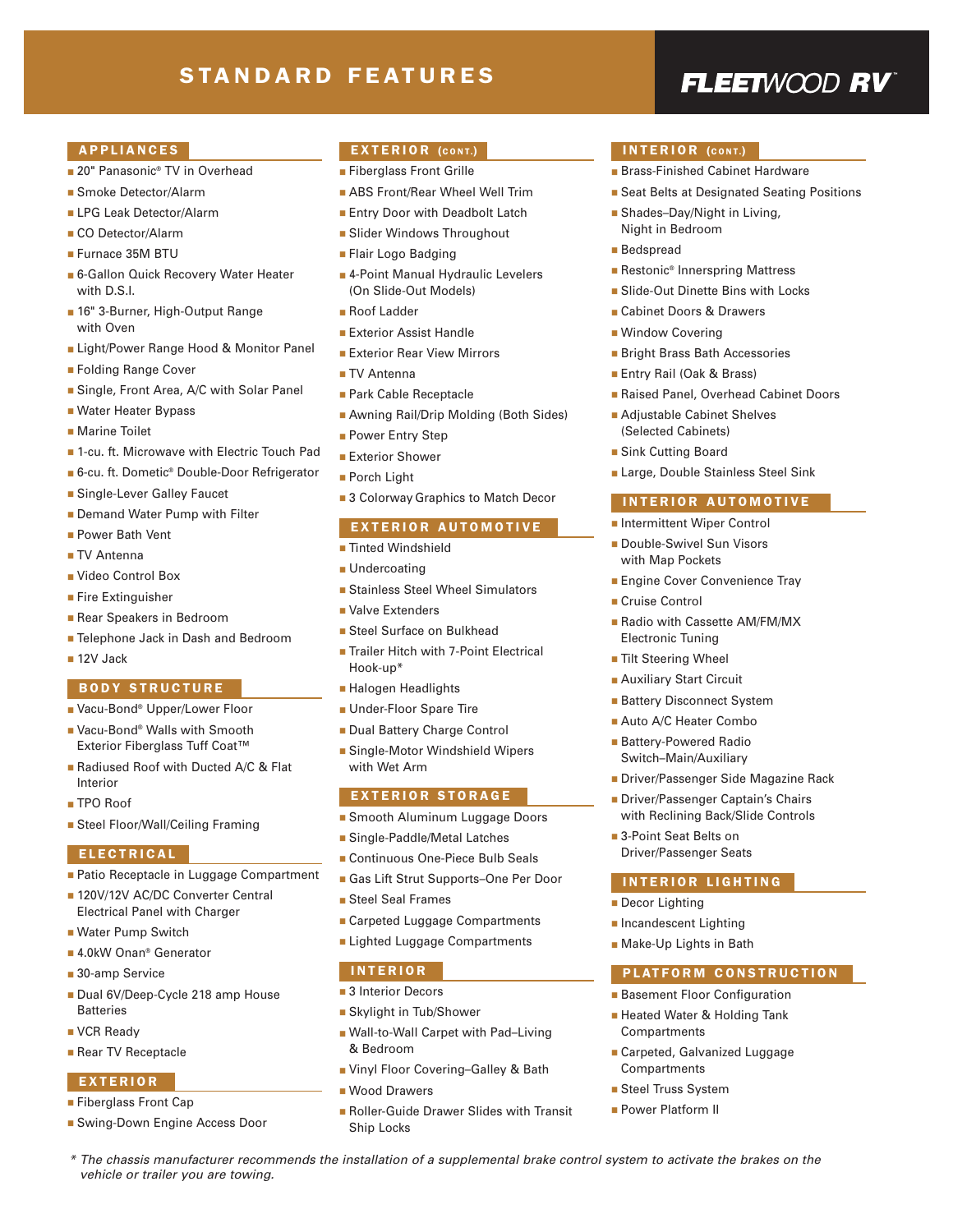### FLEETWOOD RV

For every road you travel, Fleetwood has the RV to fit your high standards and lifestyle. We build the recreational vehicles America wants, accounting for nearly one out of every three RVs on the road today. How do we do it? We call it the Fleetwood Equation.

# + Service + Quality = Va *Size + Service + Quality = Value!*

### **Size** *The world's #1 RV manufacturer*

**Over the past half-century Fleetwood has grown to become the largest manufacturer of recreational vehicles in the world.** Fleetwood remains, year after year, the largest, most influential, innovative and recognized leader in the RV industry.

### **Service** *Listening to our customer*

**With over 1,100 service dealers in the US and Canada, Fleetwood has the largest network in the RV industry.** No other RV company comes close to equaling this vital customer support system. Fleetwood RV service dealers have instant, real-time electronic access to your service

records as well as parts inventory and warranty repair authorization inquiries. We also provide a customer call center for service and product information so no matter where you travel in North America, professional



support and fast answers are always nearby. Call toll free: **1-800-322-8216.**

### **Quality** *Using only the best materials*

**At Fleetwood, quality begins at the design stage so every coach is built right, right from the start.**



approval, full-functioning prototypes are built, then punished on a test track and subjected to accelerated life cycle tests where a few weeks can equal years of normal use. At the same

time, components and systems are test-cycled thousands of times assuring years of problem-free use. Once approved for production, each unit is built by skilled technicians using quality materials and components, many of which are sourced through, or manufactured by, our subsidiary companies such

as Gold Shield Fiberglass and **Continental** Lumber Products.





Fleetwood engineers specify the very best products and appliances from companies such as Coleman,<sup>®</sup> Dometic,® Flexsteel,® Ford,® Freightliner,<sup>®</sup> Magic Chef,® Panasonic,® and Workhorse.® These

companies are experts in their respective fields and play a significant role as partners, not just suppliers.

All this assures that every Fleetwood RV has the fit, finish and details required by our high standards—as well as yours.

### **Value** *Priced right with style*

**At Fleetwood RV, we look at value as the sum of everything we offer.** 

- **Value** is our design, engineering expertise, and innovative manufacturing methods.
- **Value** is structures and components that are the best in the industry, that meet or exceed government and industry safety standards.
- **Value** is Ownercare —a one-year/threeyear warranty with coverage from a company that will be around in the future to service your needs.



Ownercare is one of the RV industry's most comprehensive programs and includes systems and applications, construction, no deductible and no service charge. And it is fully transferable for the first 12 months. See your nearest Fleetwood dealer for a full explanation of benefits and restrictions.

**– Value** is customer satisfaction. When asked, more experienced RV owners would recommend Fleetwood to a friend than any other brand. Fleetwood RVs consistently hold their value better than most RVs at trade-in time.

### **Value is peace of mind.**

**SSQV**—Size, Service, Quality, and Value. Together they equate to the very best RV you can buy, and the reason you should purchase a Fleetwood over any other brand.

### **Require these features when you purchase your next RV... Fleetwood does!**

**See you on the road!**